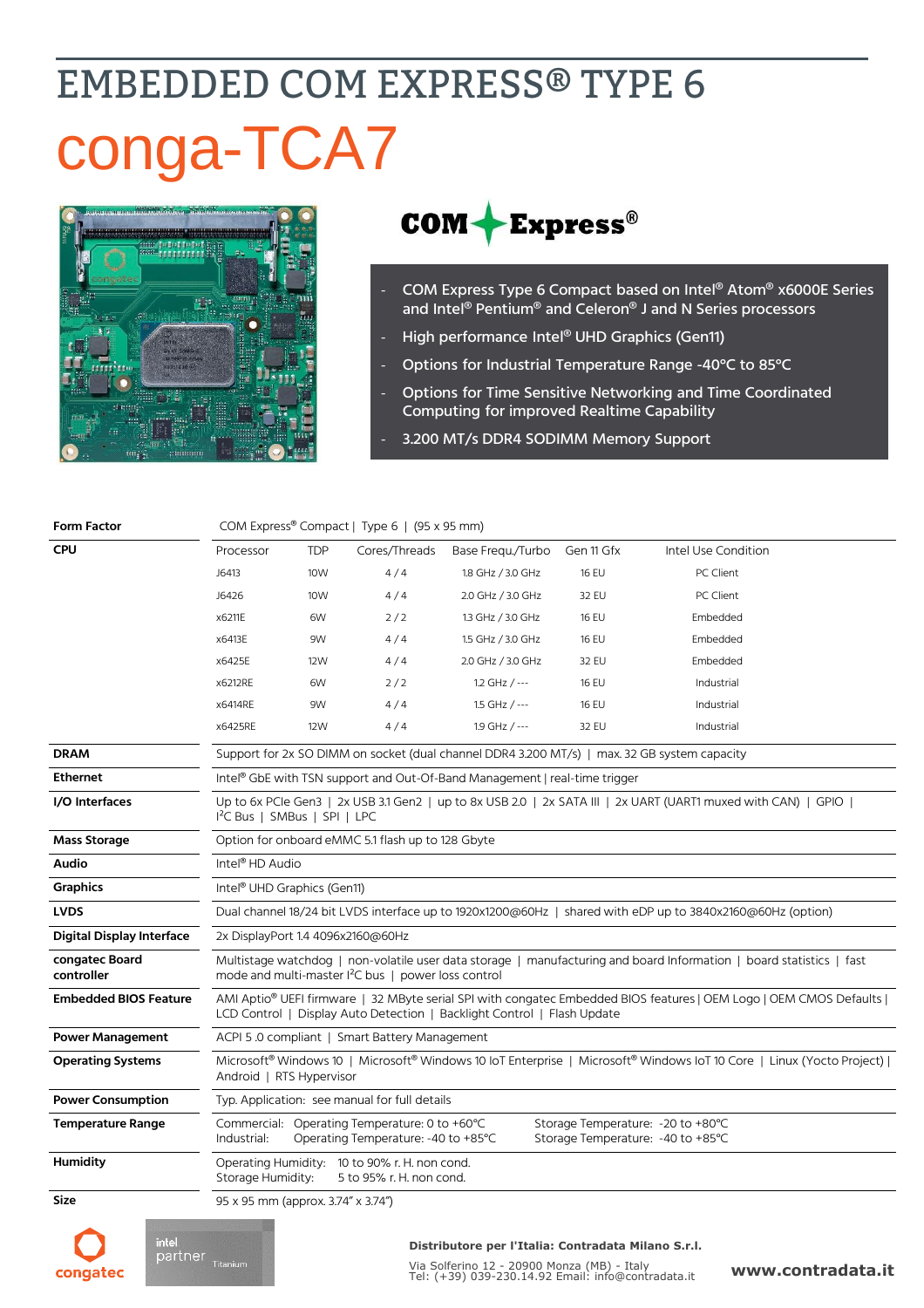# conga-TCA7 | Block Diagram



**Note:**: Assembly options on request only